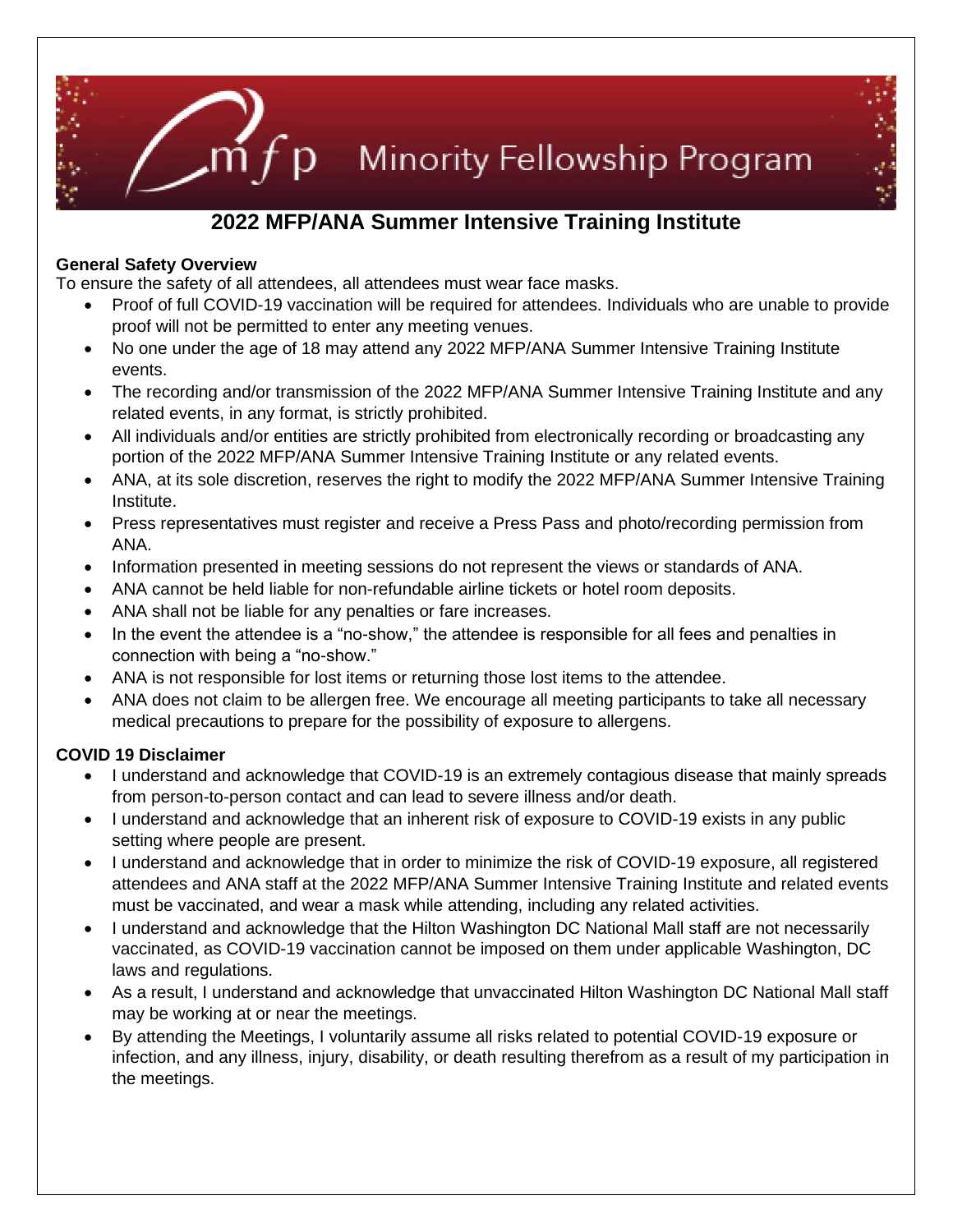### **Waiver of Liability/Consent Clause**

I agree and acknowledge that my participation in the 2022 MFP/ANA Summer Intensive Training Institute and any related events and activities is voluntary and intentional, unless mandated by the MFP Program; I fully accept responsibility for any and all injuries or illness that occur as a result of my participation in meeting events and activities. I release ANA, and its affiliates, officers, agents, employees, volunteers, contractors, and representatives, from any and all liability resulting from my voluntary participation in the 2022 MFP/ANA Summer Intensive Training Institute, whether directly or indirectly caused by ANA. I further agree that I will indemnify ANA from any and all liability resulting from my voluntary participation in the 2022 MFP/ANA Summer Intensive Training Institute and related events.

#### **Photo/ Videography**

In consideration of my participation in the 2022 MFP/ANA Summer Intensive Training Institute, I irrevocably grant to ANA permission to interview and take photographs/video footage of me. I hereby give ANA permission to record, edit, transcribe, duplicate, and distribute, in any and all sound and visual media, including the internet, my interview, image and the like. Further, I give to ANA and its affiliates, employees, contractors, and assigns permission to use any and all such photographs and/or videos in which I have participated, and any reproductions thereof, as well as my name quotations from my verbal interview in whole or in part, in any manner it may deem proper, for any purpose, including without limitation commercial purposes. I understand and agree that I will not receive any compensation for use of my photos and/or videos bearing my image. I have the right to decline being photographed or taped and must immediately notify BOTH the photographer or videographer AND meeting staff if I am photographed or taped.

#### **Code of Conduct**

ANA values the participation of each attendee and desires for all attendees to have an enjoyable and fulfilling experience. Accordingly, all attendees are expected to show respect and courtesy to other attendees. All communication should be appropriate for a professional audience including people of different backgrounds. 2022 MFP/ANA Summer Intensive Training Institute attendees are solely responsible for their actions.

ANA will not tolerate harassment of any kind, including, but not limited to, harassment based on ethnicity, religion, disability, physical appearance, gender, or sexual orientation. This policy applies to all participants and attendees of all ANA events. Harassment includes, without limitation, offensive gestures, verbal and written comments, deliberate intimidation, and sustained disruption of talks or other events. Attendees requested to cease harassing behavior are expected to comply immediately, and failure to comply may serve as grounds for removal from the 2022 MFP/ANA Summer Intensive Training Institute.

When notified of individuals engaging in harassing behavior, ANA, at its sole discretion, may take any action it deems appropriate, ranging from a simple warning to expulsion from current and/or future ANA meetings, conferences, and events. Decisions to ban individuals from future events is the sole discretion of ANA.

If you are being harassed, notice that someone else is being harassed, or have any other concerns, please contact the organizer by email at: [meetings@ana.org.](mailto:meetings@ana.org)